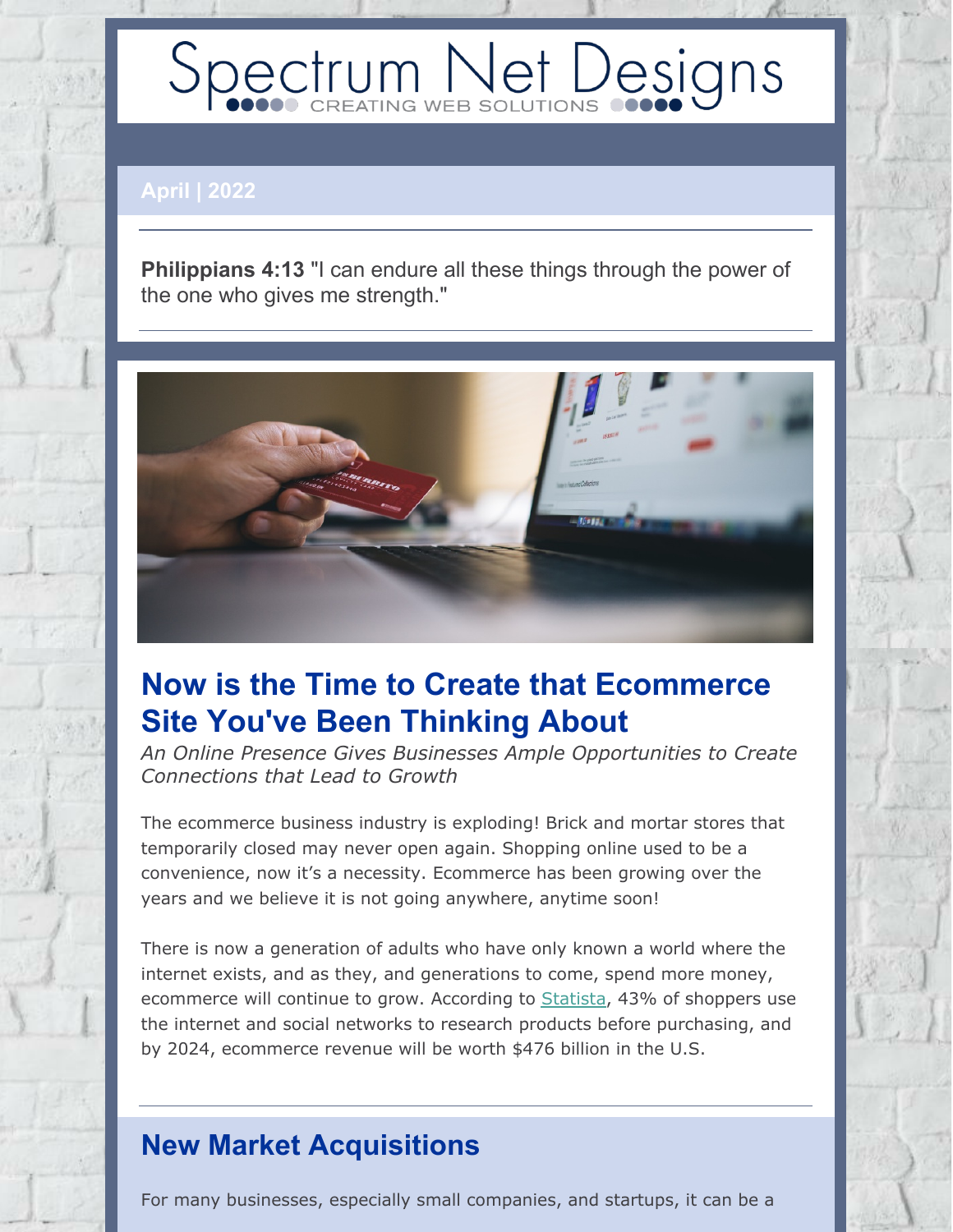difficult task to reach customers that are in new markets with just a storefront. An ecommerce site enables you to reach new customers online that you wouldn't be able to reach with only brick-and-mortar sales.

#### **Create a Unique Shopping Experience**

Online businesses also can directly impact their customer journey by creating a unique shopping experience through stories, videos, and personalized services. A consumer's experience doesn't have to stop at checkout, you can continue interacting and reaching customers via email marketing or social media. These



experiences have a positive way of convincing customers that online shopping offers inclusive opportunities that brick-and-mortar stores lack.

#### **Strengthen Your Brand**

If you sell your products through an online marketplace, like Amazon or eBay, they'll be listed generically and often use the marketplace's brandings. Some consumers might not realize they're purchasing from you and consequently won't be exposed to your brand. Building your own ecommerce site will ensure control of how your products are presented. Your customers will remember you, not the marketplace.

#### **We Can Help!**

An effective ecommerce site is more than a place to sell products. It's where a business has the opportunity to create an experience that will strengthen its brand, attracts new customers, and converts casual shoppers into loyal ambassadors. Choosing the right ecommerce platform and having a strategic marketing strategy for a successful online store will give you a head start in becoming an ecommerce success.

Spectrum Net Designs can help create a custom ecommerce website to fit all your business needs. We will work hand-in-hand with you to develop a website that meets the functionality that will be required to grow your business. To learn more, check out our Custom Ecommerce Website Development Page.

> Custom Ecommerce Website **[Development](https://www.spectrumnetdesigns.com/web-development/e-commerce-development/)**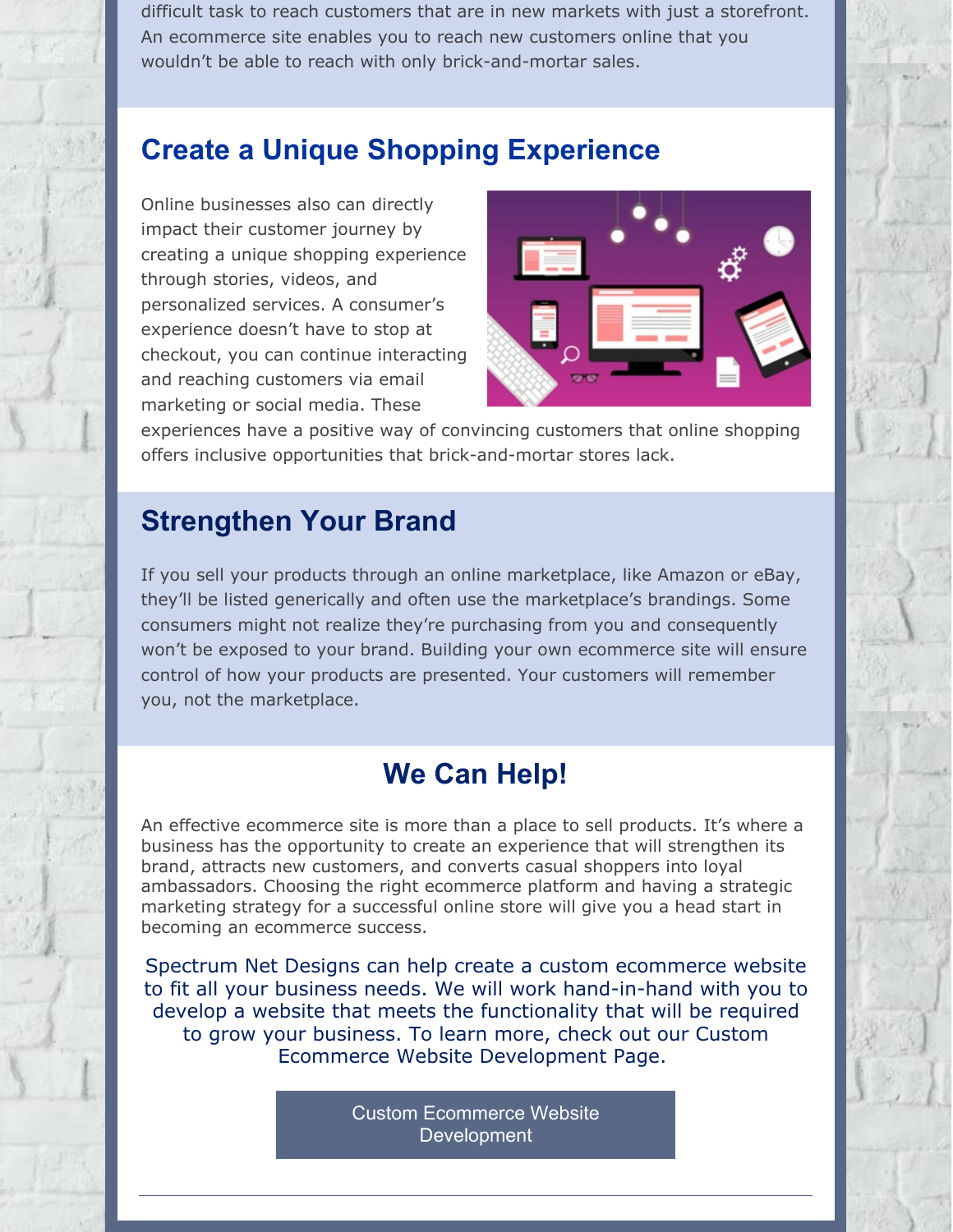# **REBOOT YOUR MARKETING EFFORTS FOR SPRING**

**GET STARTED TODAY** 

#### **In Case You Missed It!**



#### **10 Ecommerce Tips to Start Selling**

We live in a world where convenience reigns, and because of that the ecommerce economy is growing like never before, and we live in a world where brick and mortar are dropping like flies, we've decided to put together the top most successful 10 ecommerce tips to help your business start selling more effectively today.



#### **Getting Started with an Ecommerce Site**

The ability to shop online has drastically changed the way that people purchase clothing, technology, household goods and even food! Most large retailers have moved into the world of e-commerce to compete with Amazon and other ecommerce giants. But what about small businesses?

*[Read](https://www.spectrumnetdesigns.com/getting-started-with-e-commerce/) More*